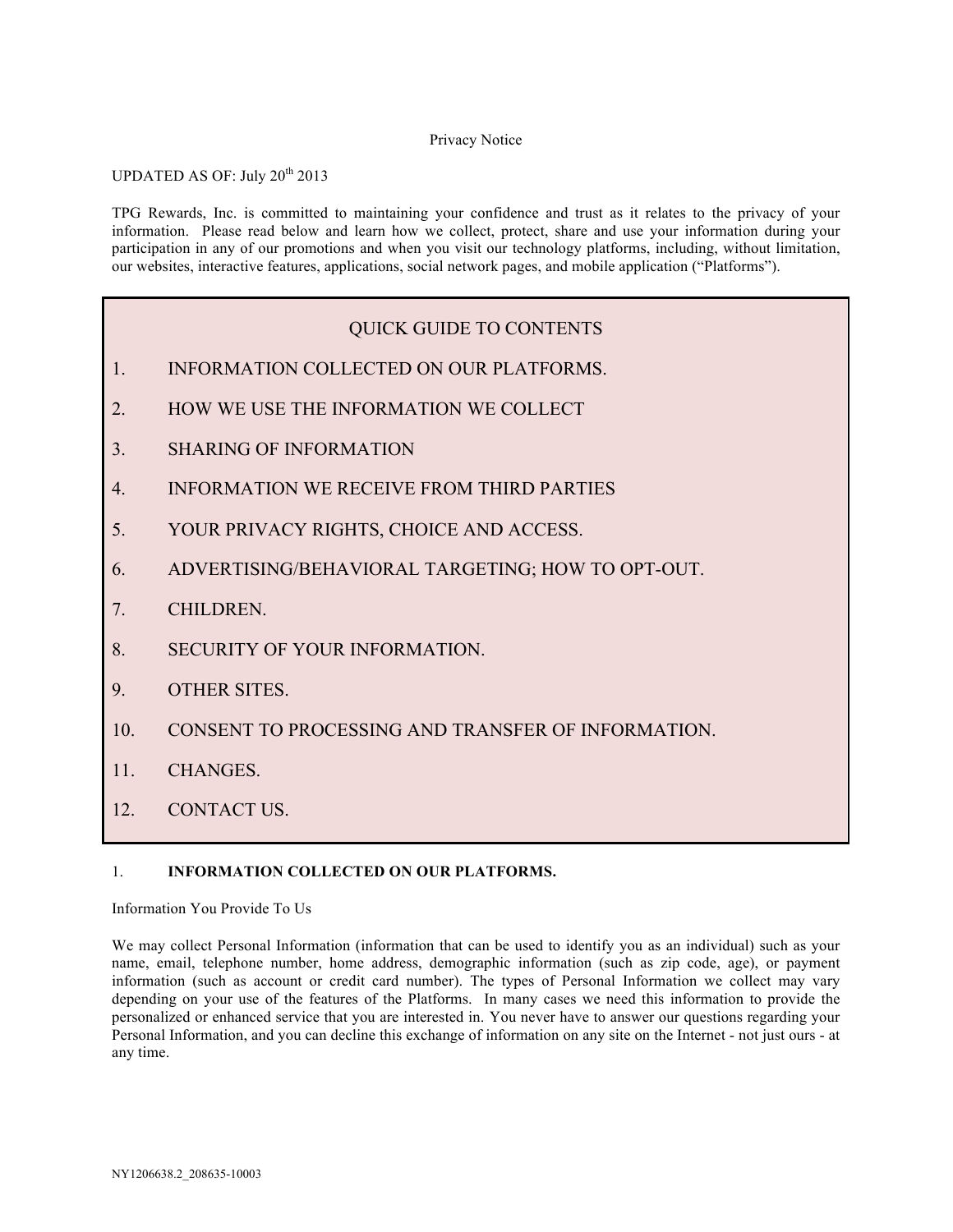#### Information Collected Automatically

*Usage Information.* Whenever you participate in one of our programs or visit or interact with the Platforms, we, as well as any third-party advertisers and/or service providers, may use a variety of technologies that automatically or passively collect information about how the programs or Platforms are accessed and used ("Usage Information"). Usage Information may include browser type, device type, operating system, application version, the page served, the time, the preceding page views, and your use of features or applications on the Platforms, interaction with friends and group activities, information derived from receipts, purchasing trends and online and offline activities and interests. This information helps us keep our programs and Platforms fresh and interesting to our visitors and allows us to tailor content to a visitor's interests. We may also anonymize or group this information into aggregate visitor data in order to describe the use of the Platforms or promotion to our existing or potential business partners, sponsors or other third parties.

*Device Identifier*. We automatically collect your IP address or other unique identifier ("Device Identifier") for the Device (computer, mobile phone, tablet or other device) you use to access the promotions or Platforms. A Device Identifier is a number that is assigned to your Device when you access a website or its servers, and our computers identify your Device by its Device Identifier. We may use a Device Identifier to, among other things, administer the Platforms, help diagnose problems with our servers, analyze trends, track users' web page movements, help identify you and your promotion entry, and gather broad demographic information for aggregate use.

*Cookies; Pixel Tags*. The technologies used in our promotions and on the Platforms to collect Usage Information, including Device Identifiers, include but are not limited to: cookies (data files placed on a Device when it is used to visit the Platforms), mobile analytics software and pixel tags (transparent graphic image, sometimes called a web beacon or tracking beacon, placed on a web page or in an email, which indicates that a page or email has been viewed). Cookies may also be used to associate you with social networking sites like Facebook and Twitter and, if you so choose, enable interaction between your activities on the Platforms and your activities on such social networking sites We, or our vendors, may place cookies or similar files on your Device for security purposes, to facilitate site navigation and to personalize your experience while visiting our Platforms (such as allowing us to select which ads or offers are most likely to appeal to you, based on your interests, preferences, location, or demographic information). A pixel tag may tell your browser to get content from another server.

To learn how you may be able to reduce the number of cookies you receive from us, or delete cookies that have already been installed in your browser's cookie folder, please refer to your browser's help menu or other instructions related to your browser. If you do disable or opt out of receiving cookies, please be aware that some features and services on our Platforms may not work properly because we may not be able to recognize and associate you with your TPG Rewards account(s). In addition, the offers we provide when you visit us may not be as relevant to you or tailored to your interests.

#### 2. **HOW WE USE THE INFORMATION WE COLLECT**

We use the information we collect about and from you for a variety of business purposes such as to respond to your questions and requests; provide you with access to certain areas and features of the Platforms or programs and your interaction with other users; verify your identity; communicate with you about your account and activities on the Platforms and, in our discretion, changes to any TPG Rewards policy; tailor content, advertisements, and offers we or our business partners may serve you; improve the Platforms; comply with license obligations; and for purposes disclosed at the time you provide your Personal Information or otherwise with your consent. We may also collect your location based information for the purpose of providing you with certain services.

#### 3. **SHARING OF INFORMATION**

Except as described in this Privacy Notice, we will not provide any of your Personal Information to any third parties without your consent. We may share non-Personal Information, such as aggregate data and Usage Information with third parties. We may also share your information as disclosed at the time you provide your information, as set forth in this Privacy Notice and in the following circumstances: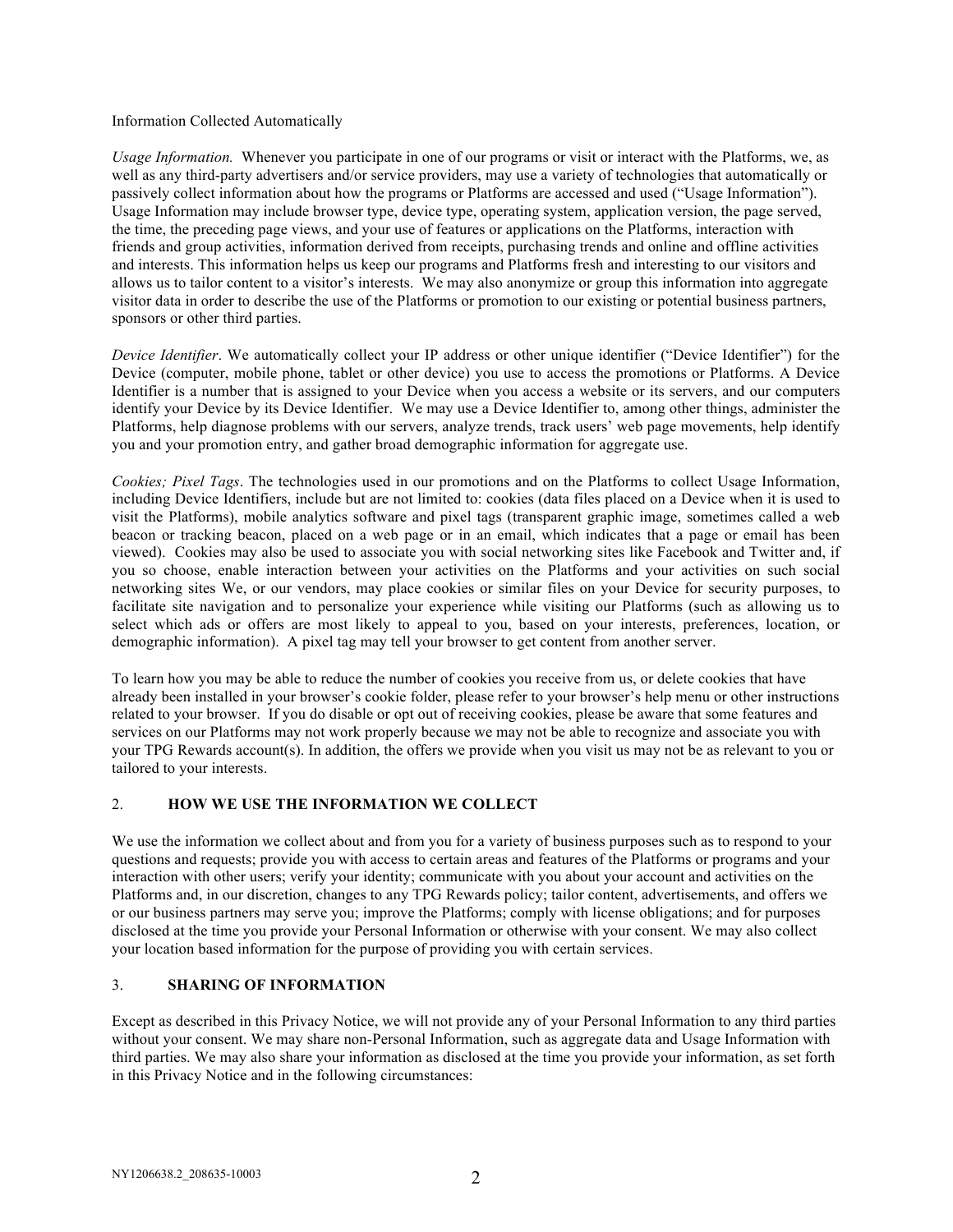**Third Parties Providing Services On Our Behalf**. We create promotions with consumer product companies who sponsor the offers that we provide to you. We may share your Personal Information and Usage Information with such consumer product companies and also third parties that perform functions on our behalf (or on behalf of our partners) such as service providers that host or operate our Platforms, analyze data, process transactions and payments, or provide customer service; advertisers; sponsors or other third parties that participate in or administer our promotions, contests, sweepstakes, surveys or provide marketing or promotional assistance and "powered by" partners or partners in co-branded sites. Your Personal Information may also be used by us or shared with our subsidiaries, affiliates, sponsors, partners, advertisers or other third parties to provide you with product information and promotional and other offers.

**Your Agreement To Have Your Personal Information Shared**. While on our Platforms, you may have the opportunity to opt-in to receive information and/or marketing offers from someone else or to otherwise consent to the sharing of your information with a third party, including social networking sites such as Facebook or Twitter. If you agree to have your Personal Information shared, your Personal Information will be disclosed to the third party and the Personal Information you disclose will be subject to the privacy policy and business practices of that third party.

**Business Transfers**. We may share your Personal Information with other entities and our affiliates primarily for business and operational purposes. In the event that TPG Rewards is involved in a bankruptcy, merger, acquisition, reorganization or sale of assets, your information may be sold or transferred as part of that transaction.

Legal Disclosure. We may transfer and disclose your information to third parties to comply with a legal obligation; when we believe in good faith that the law or a governmental authority requires it; to verify or enforce our Terms of Use or other applicable policies; to address fraud, security or technical issues; to respond to an emergency; or otherwise to protect our rights or property or security of third parties, visitors to our Platforms or the public.

#### 4. **INFORMATION WE RECEIVE FROM THIRD PARTIES**

We may receive information about you from third parties. For example, if you are on another website and you opt-in to receive information from TPG Rewards, that website will submit to us your email address and other information about you so that we may contact you as requested. You may also choose to participate in a third party application or feature (such as one of our Facebook or Twitter applications or a similar application or feature on a third party website) through which you allow us to collect (or the third party to share) information about you, including Usage Information and Personal Information such as lists of your friends, "likes", comments you have shared, groups and location. Services like Facebook Connect may give you the option to post information about your activities on our Platform to your profile page to share with others within your network. In addition, we may receive information about you if other users of a third party website give us access to their profiles and you are one of their "connections" or information about you is otherwise accessible through your "connections'" web page, profile page, or similar page on a social networking or other third party website or interactive service. We may supplement the information we collect about you through the Platforms with such information from third parties in order to enhance our ability to serve you, to tailor our content to you and/or to offer you opportunities to purchase products or services that we believe may be of interest to you.

# 5. **YOUR PRIVACY RIGHTS, CHOICE AND ACCESS.**

You may always direct us not to share your Personal Information with third parties, not to use your Personal Information to provide you with information or offers, or not to send you newsletters, emails or other communications by: (i) modifying your registered user information on the Platforms; (ii) sending us an email at customerservice@tpgny.com; (iii) contacting us by mail at TPG Rewards Inc, 111 John Street,  $27<sup>th</sup>$  Floor, New York, NY 10038; or (iv) following the removal instructions in the communication that you receive. Your opt-out request will be processed within 30 days of the date on which we receive it.

If you wish to modify, verify, correct, or delete any of your Personal Information collected through the Platforms, you may edit your registered user information or contact us at the above address or email. In accordance with our routine record keeping, we may delete certain records that contain Personal Information you have submitted through the Platforms. We are under no obligation to store such Personal Information indefinitely and disclaim any liability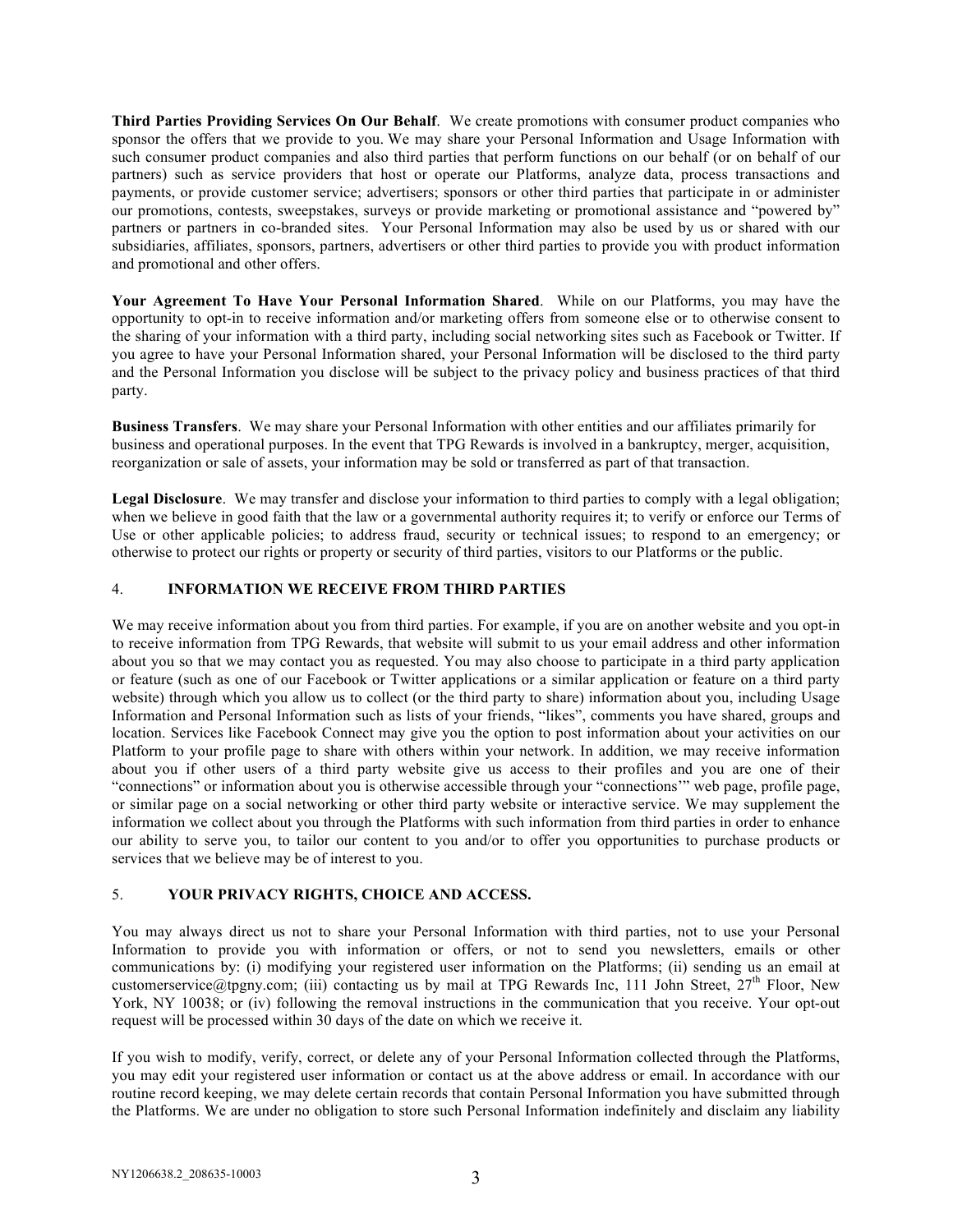arising out of, or related to, the destruction of such Personal Information. It may not always possible to completely remove or delete all of your information from our databases without some residual data because of backups and other reasons. We will retain your information (including geo-location data) for as long as your account is active or as needed to provide you services. If you wish to cancel your account or request that we no longer use your information to provide you services contact us a customerservice@tpgny.com. We will retain and use your information as necessary to comply with our legal obligations, resolve disputes, and enforce our agreements. We do not control certain privacy settings and preferences maintained by our social media partners like Facebook and Twitter. If you wish to make changes to those settings and preferences, you may do so by visiting the settings page of the appropriate social media site.

#### 6. **ADVERTISING/BEHAVIORAL TARGETING; HOW TO OPT-OUT.**

We may use third party ad network providers to help present ads on the Platforms, as well as other service providers to evaluate and provide us with information about the use of the Platforms and viewing of our content. We do not share Personal Information with these providers (unless, of course, you give us permission). Such providers may place and access cookies, pixel tags, or similar technologies on your Device to serve you ads or other content personalized to your interests which they infer from your browsing on the Platforms and other sites you have visited. In doing so, the provider collects or has access to non-Personal Information such as your Usage Information. The use of cookies, pixel tags, or similar technologies by these providers is subject to their own privacy policies, not ours.

If you do not want to receive the benefits of targeted advertising, you may opt out of some network advertising programs that use your information by visiting the the NAI Opt-Out Page at http://www.networkadvertising.org/managing/opt\_out.asp. Please note that even if you choose to remove your information (opt out), you will still see advertisements while you're browsing online. However the advertisements you see may be less relevant to you and your interests. Additionally, many network advertising programs allow you to view and manage the interest categories they have compiled from your online browsing activities. These interest categories help determine the types of targeted advertisements you may receive. The NAI Opt-Out Page provides a tool that identifies its member companies that have cookies on your browser and provides a mechanism to opt out of receiving cookies from those companies.

#### 7. **CHILDREN.**

We do not knowingly collect, use or disclose personally identifiable information from anyone under 13 years of age. If we determine upon collection that a user is under this age, we will not use or maintain his/her Personal Information without the parent/guardian's consent. If we become aware that we have unknowingly collected personally identifiable information from a child under the age of 13, we will make reasonable efforts to delete such information from our records.

#### 8. **SECURITY OF YOUR INFORMATION.**

We take information security seriously and use certain reasonable security measures to help protect your Personal Information. However, no electronic data transmission or storage of information can be guaranteed to be 100% secure. Please note that we cannot ensure or warrant the security of any information you transmit to us, and you use the Platforms and provide us with your information at your own risk.

#### 9. **OTHER SITES.**

The Platforms may contain links to other sites that we do not own or operate. This includes links from advertisers, sponsors and/or partners that may use our logo(s) as part of a co-branding or co-marketing agreement. We do not control, recommend or endorse and are not responsible for these sites or their content, products, services or privacy policies or practices. These other sites may send their own cookies to your Device, they may independently collect data or solicit Personal Information and may or may not have their own published privacy policies. You should also independently assess the authenticity of any site which appears or claims that it is one of our Platforms (including those linked to through an email or social networking page).